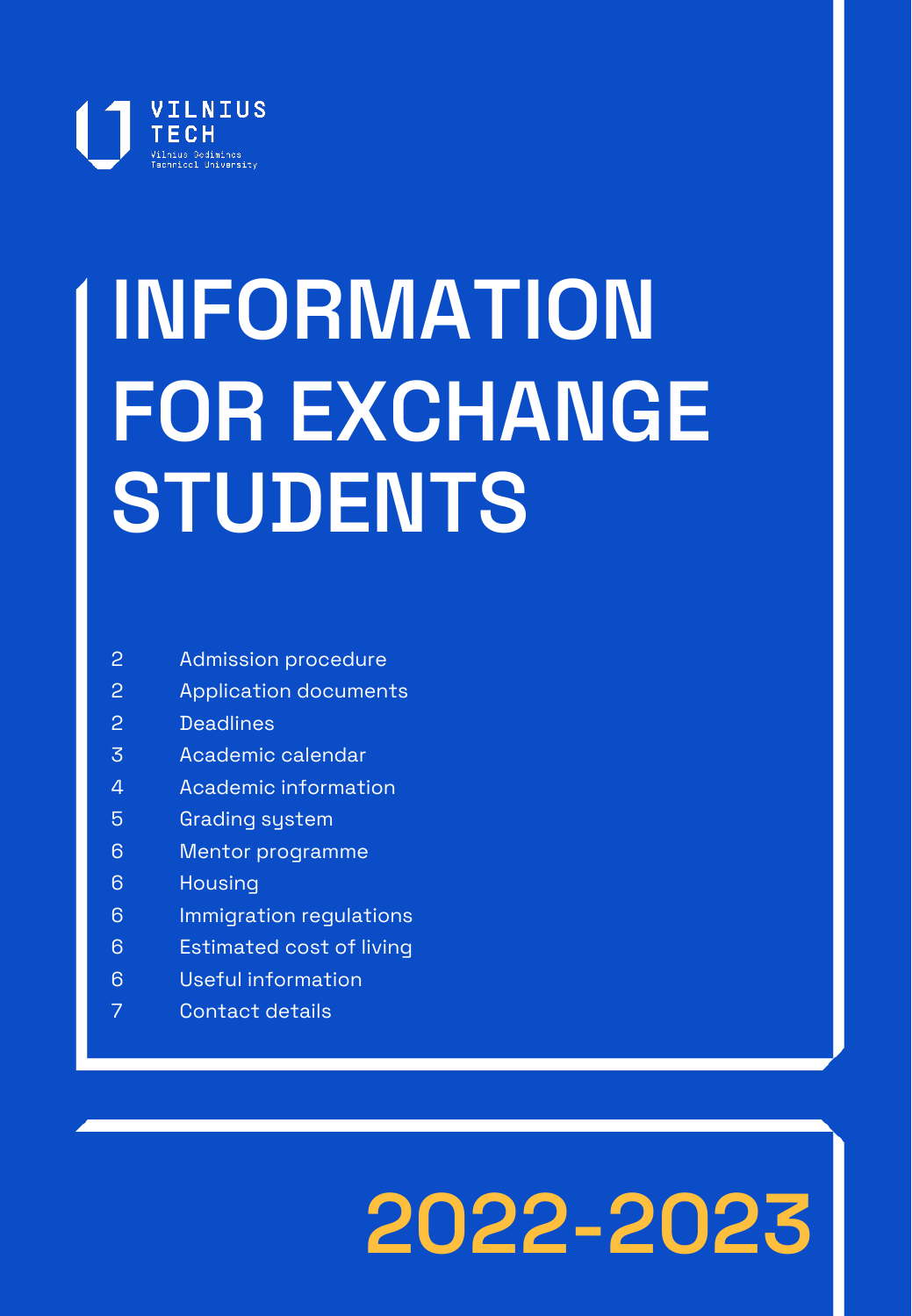### **ADMISSION PROCEDURE**

Students from our partner Universities interested in exchange studies for a semester or two at VILNIUS TECH have to be nominated by a home university to start the admission procedure.

Nominated students should follow [admission guidelines](https://vilniustech.lt/for-international-students/for-exchange-students/studies/319312#319319). For admission, students have to complete the following parts of the application process and provide us with necessary documents.

### **APPLICATION DOCUMENTS**

Documents to be uploaded while completing the [online application](https://exchange.vgtu.lt/):

- 1. Transcript of records in English containing already obtained academic credits and results at Home (sending) University;
- 2. Passport/ID copy;
- 3. English language certificate (CEFR B2 or higher level);
- 4. Bachelor/Master diploma copy **(for Master/PhD students only)**;
- 5. Portfolio **(for Architecture students only)**.

After the application and selected study plan is confirmed by VILNIUS TECH faculty coordinator, students have to upload a fully signed Learning Agreement.

### **DEADLINES**

| <b>NOMINATION</b>      |                 |  |
|------------------------|-----------------|--|
| Autumn semester        | <b>April 30</b> |  |
| <b>Spring semester</b> | November 15     |  |
| <b>APPLICATION</b>     |                 |  |
| Autumn semester        | <b>May 15</b>   |  |
| <b>Spring semester</b> | November 30     |  |

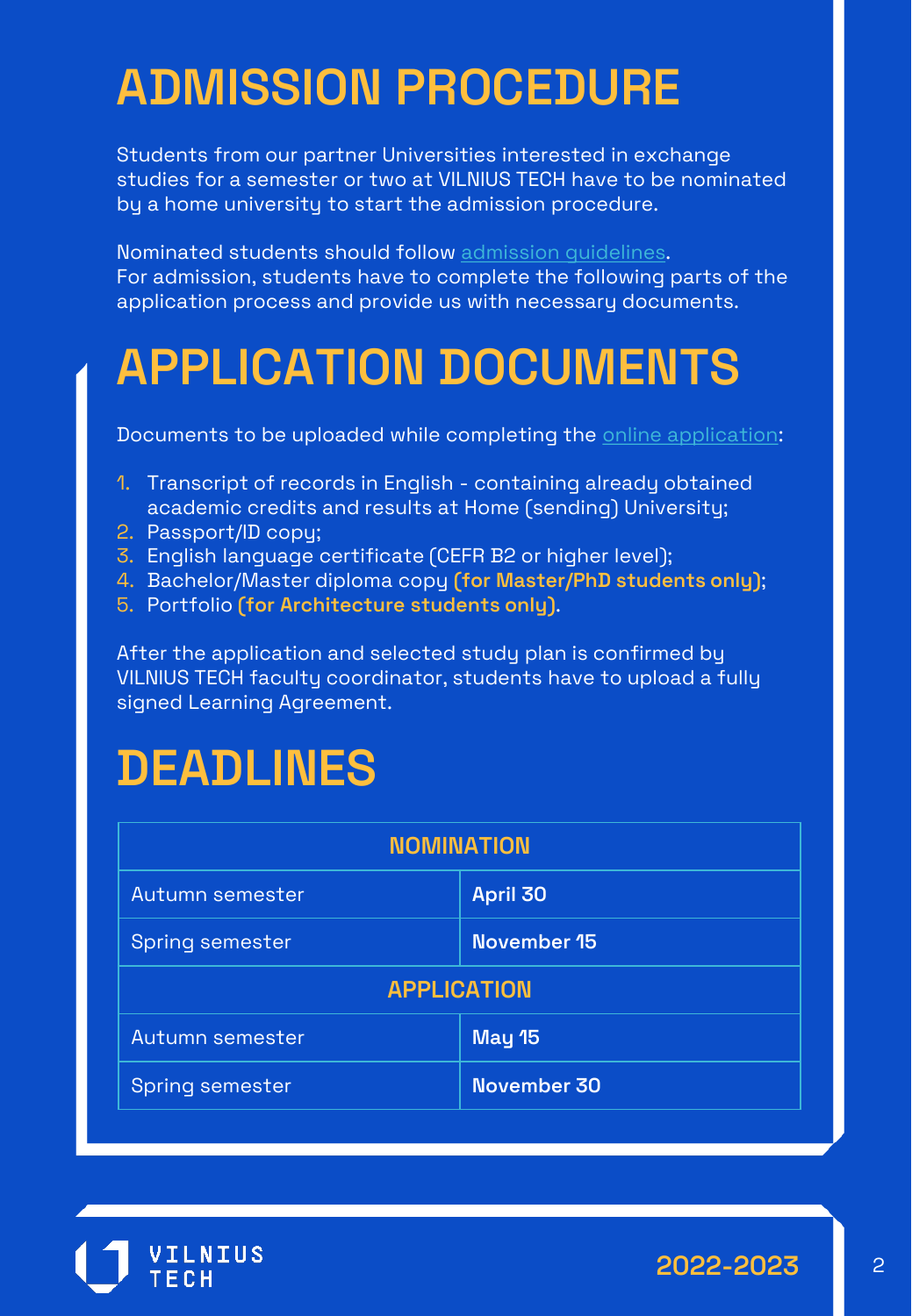

### **ACADEMIC CALENDAR**

#### **AUTUMN SEMESTER**

|                                      | <b>FROM</b> | TΟ         |  |  |
|--------------------------------------|-------------|------------|--|--|
| <b>Orientation Days</b>              | 2022-08-29  | 2022-09-02 |  |  |
| <b>Lectures</b>                      | 2022-09-01  | 2022-12-18 |  |  |
| <b>Examination</b><br><b>Session</b> | 2022-12-27  | 2023-01-29 |  |  |

| <b>SPRING SEMESTER</b>               |             |            |  |
|--------------------------------------|-------------|------------|--|
|                                      | <b>FROM</b> | TO         |  |
| <b>Orientation Days</b>              | 2023-02-01  | 2023-02-05 |  |
| <b>Lectures</b>                      | 2023-02-06  | 2023-05-21 |  |
| <b>Examination</b><br><b>Session</b> | 2023-05-29  | 2023-06-30 |  |



**2022-2023** 3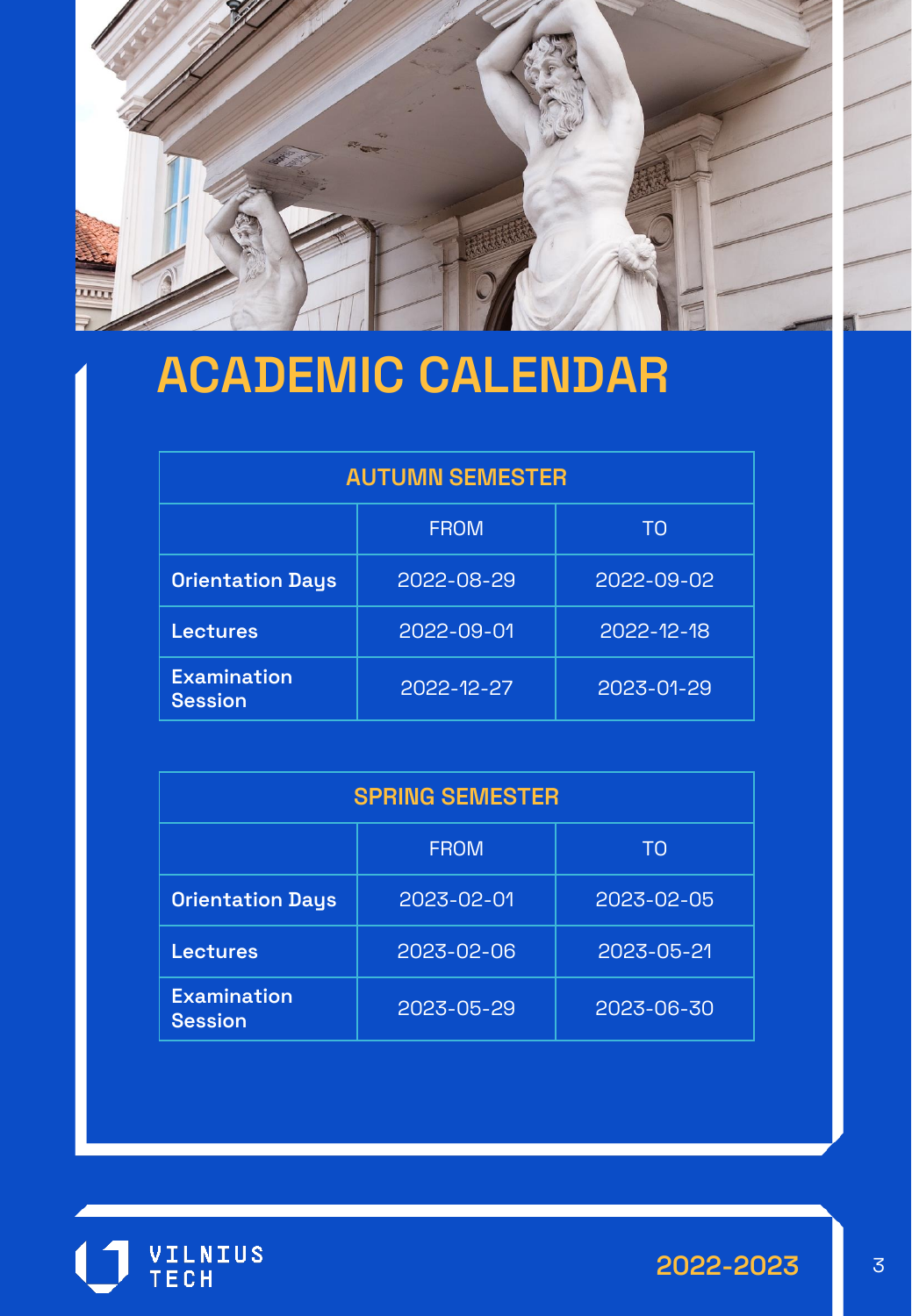### **ACADEMIC INFORMATION**

#### COURSE CATALOGUE

List of courses taught in English is updated by mid-March (for the Autumn semester/Full year) and mid-October (for the Spring semester), and is available in our [website.](https://vilniustech.lt/for-international-students/for-exchange-students/studies/319312)

#### LANGUAGE COURSES

VILNIUS TECH offers Lithuanian language course (3 ECTS) for International students during the semester. Lithuanian language course is free of charge.

#### LANGUAGE PROFICIENCY

Students whose native language is not English are required to provide a language certificate confirming their English language knowledge at minimum B2 level of [CEFR.](https://www.coe.int/en/web/common-european-framework-reference-languages/level-descriptions)

Students are required to submit one of the certificates with the following minimum scores: **IELTS 6.0**, **TOEFL Paper 513**/**TOEFL iBT 65**/**TOEFL CBT 183**, **TOEIC 605** or a certificate issued by the language department of the sending institution confirming CEFR B2 level of language proficiency. Erasmus+ Online Linguistic Support **(OLS)**  language certificates are **not** accepted.

#### LANGUAGE OF INSTRUCTION

English.

#### **RESTRICTIONS**

- **Master cycle students are allowed to take Bachelor cycle courses.** Bachelor cycle students can take Master courses only if they have the basic knowledge on a topic.
- **Students are welcome to combine courses from different** faculties, however they should be aware of possible timetable conflicts.
- **Final project or thesis can be taken only after having a prior** agreement with the faculty coordinator.



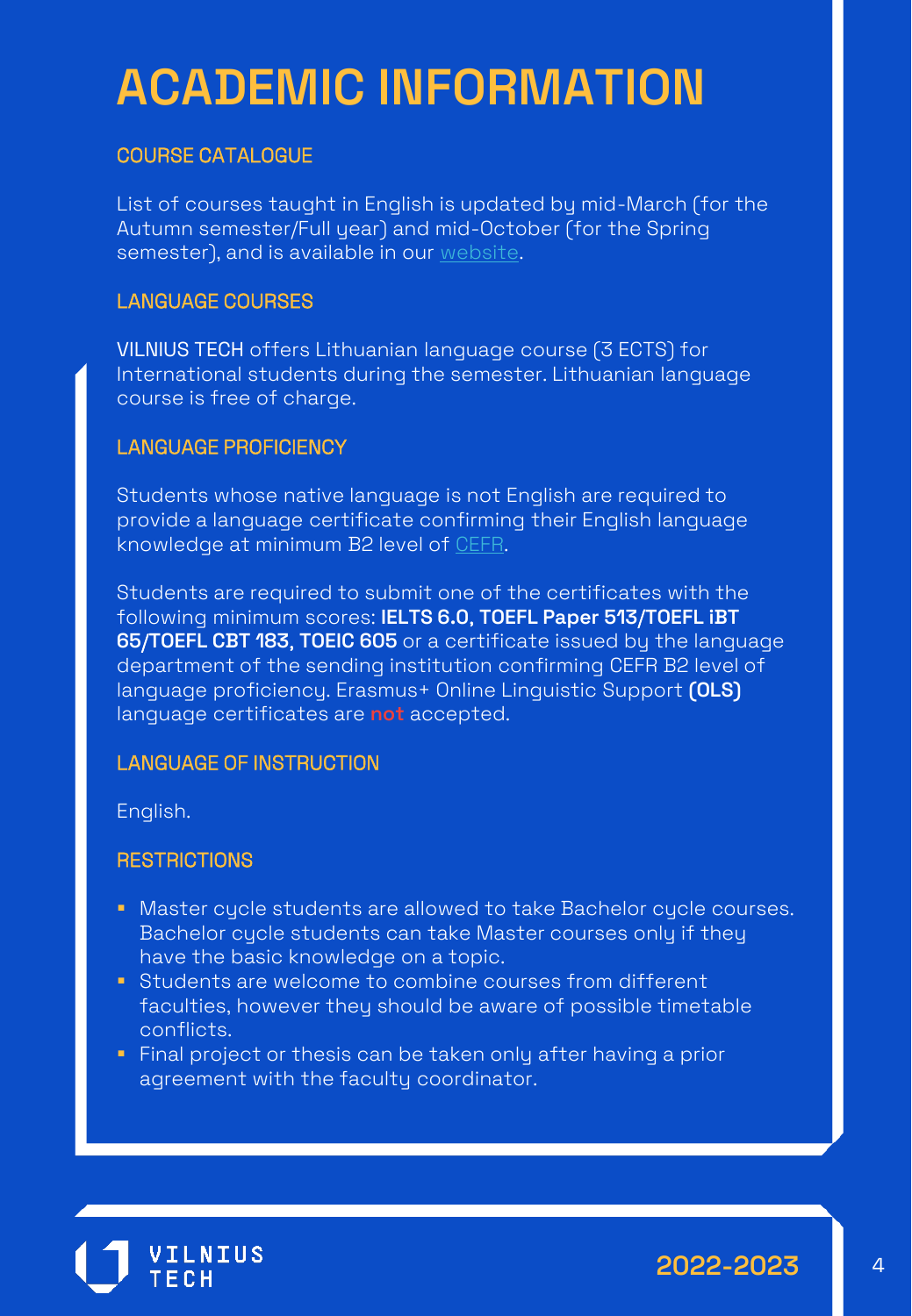

### **GRADING SYSTEM**

| <b>VILNIUS TECH</b><br><b>GRADE</b> | <b>ECTS</b><br><b>SCALE</b> | <b>BRIEF DESCRIPTION OF</b><br><b>KNOWLEDGE AND SKILLS</b>                                             |
|-------------------------------------|-----------------------------|--------------------------------------------------------------------------------------------------------|
| 10                                  | $\overline{A}$              | <b>EXCELLENT - exceptional</b><br>knowledge and skills                                                 |
| $\overline{9}$                      | $\overline{B}$              | VERY GOOD - strong, good<br>knowledge and skills                                                       |
| 8                                   | C                           | GOOD - above the average<br>knowledge and skills                                                       |
|                                     | D                           | <b>HIGHLY SATISFACTORY -</b><br>average knowledge and<br>skills, including unessential<br>shortcomings |
| 6                                   | Е                           | SATISFACTORY - knowledge<br>and skills (abilities) are<br>below average,<br>shortcomings are present   |
| 5                                   |                             | <b>SUFFICIENT - Knowledge</b><br>and skills (abilities) meet<br>minimum requirements                   |
| 4 and less                          | F                           | <b>INSUFFICIENT - Knowledge</b><br>and skills do not meet<br>minimum requirements                      |



**2022-2023** 5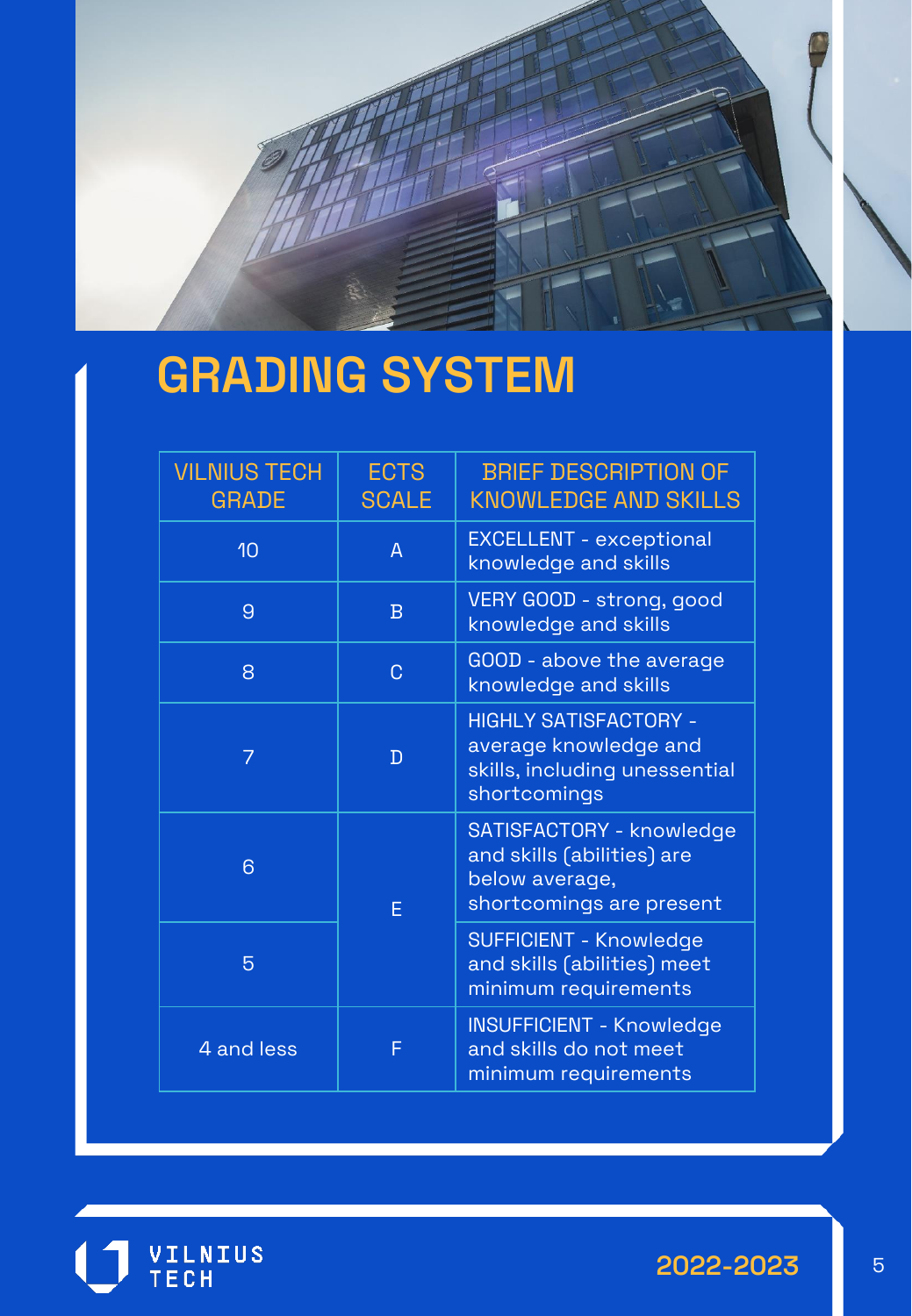### **MENTOR PROGRAMME**

A month before the student arrival, [Erasmus Student Network \(ESN\)](https://vilniustech.lt/for-international-students/mentor-programme/53970) finds a Mentor – a local student – for each incoming student to give a support with further integration.

Students and their Mentors are very welcome to participate in events organized by ESN VILNIUS TECH throughout the semester.

### **HOUSING**

VILNIUS TECH offers several types of housing for International students. For additional information on housing, please visit our [website](https://www.vgtu.lt/for-international-students/-accommodation-/9617).

Please note, that students must be admitted to VILNIUS TECH before applying for an accommodation at the dormitory.

Accommodation price at VILNIUS TECH dormitories is **140-180 €** monthly.

### **IMMIGRATION REGULATIONS**

Non-EU CITIZENS Information on [national D visa](https://www.migracija.lt/esu-studentas) application EU CITIZENS **Information on [registering residence abroad](https://www.migracija.lt/noriu-gauti-teis%C4%97s-laikinai-gyventi-pa%C5%BEym%C4%97jim%C4%85)** 

### **ESTIMATED COST OF LIVING**

PRIVATE APARTMENTS **200 – 400 €** monthly FOOD **~200 €** monthly CITY TRANSPORTATION **6 €** monthly with

ACADEMIC EXPENSES **~15 €** monthly

[International Student Card \(ISIC\)](https://www.isic.org/)

### **USEFUL INFORMATION**

UNIVERSITY MAPS Saulėtekis campus & faculties maps are [here](https://vilniustech.lt/contacts/vilnius-tech-maps/194420?lang=2) OTHER INFORMATION Read more about Vilnius, food, climate & more [here](https://studyin.lt/about-lithuania/useful-information/)